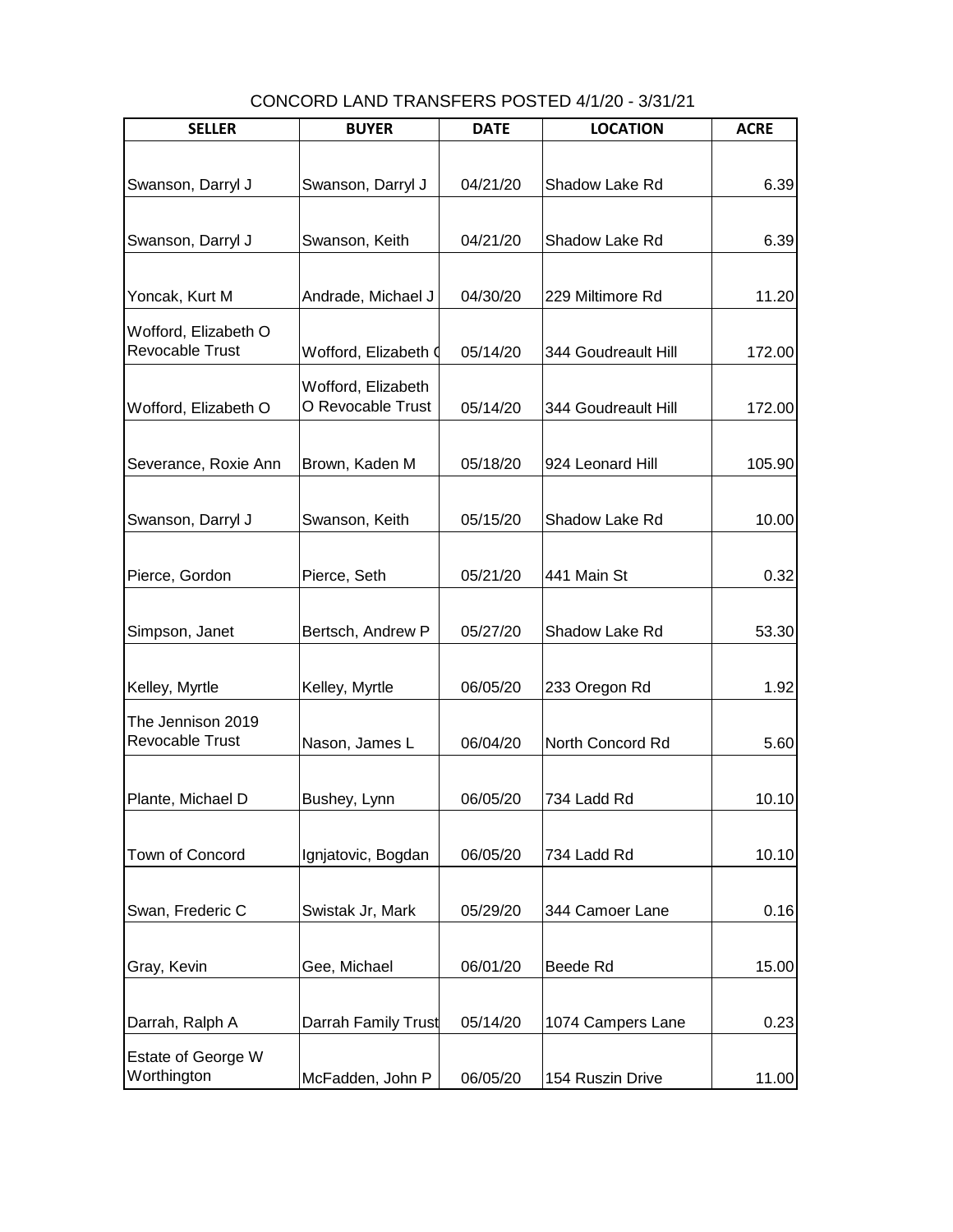| Town of Concord                      | Hagan, Bernard     | 06/18/20 | 130 Victory Rd     | 1.10   |
|--------------------------------------|--------------------|----------|--------------------|--------|
|                                      |                    |          |                    |        |
| Young, Steven                        | Campbell, James K  | 06/19/20 | 26 Blue Heron Lane | 0.21   |
|                                      |                    |          |                    |        |
|                                      |                    |          |                    |        |
| Gingue, Bernard R                    | Hale, Travis L     | 06/26/20 | 197 Micah Baker Rd | 20.00  |
|                                      |                    |          |                    |        |
| Estate of Diane Duquette Cady, Errol |                    | 06/09/20 | 703 Beach Drive    | 4.33   |
|                                      |                    |          |                    |        |
| Jaborek, Carl M                      | Brown, Kirkaldy    | 07/01/20 | 490 Long Hill Rd   | 9.10   |
|                                      |                    |          |                    |        |
| Rice, Joshua                         | Mike, Jennifer     | 06/19/20 | 42 West Thomas Rd  | 0.47   |
|                                      |                    |          |                    |        |
|                                      |                    |          |                    |        |
| Mike, Jennifer                       | Ceplo, Casey L     | 06/19/20 | 42 West Thomas Rd  | 0.47   |
|                                      |                    |          |                    |        |
| Sterling, Richard                    | Locke, Caitlyn     | 07/13/20 | 193 Cedar St       | 2.30   |
|                                      | Cote Sukkaew,      |          |                    |        |
| Cross, Venus Sue                     | Danielle           | 07/29/20 | 409 Main St        | 0.66   |
|                                      |                    |          |                    |        |
|                                      |                    |          |                    |        |
| Caruso Jr, Anthony J                 | Caruso Jr, Anthony | 08/11/20 | 388 Campers Lane   | 0.14   |
|                                      |                    |          |                    |        |
| Miller, Vickie K                     | Lunnie, Harold     | 08/12/20 | 966 Shadow Lake Rd | 10.10  |
|                                      |                    |          |                    |        |
| Lunnie, Harold                       | Lunnie, Harold     | 08/12/20 | 966 Shadow Lake Rd | 10.10  |
|                                      |                    |          |                    |        |
| Tallman, Ronald D                    | Rowland IV, Walter | 08/14/20 | 1665 Johnson Rd    | 10.40  |
|                                      |                    |          |                    |        |
|                                      |                    |          |                    |        |
| John D Scales Jr Trust               | Davis, Renee D     | 08/14/20 | 144 Barefoot Rd    | 4.10   |
| The Jennison 2019                    |                    |          |                    |        |
| Revocable Trust                      | Knot, David W      | 08/10/20 | 920 Beede Rd       | 1.10   |
|                                      |                    |          |                    |        |
| Corliss, Gary R                      | Donovan, Christoph | 08/14/20 | 786 Campers Lane   | 0.75   |
|                                      |                    |          |                    |        |
|                                      |                    |          |                    |        |
| Gonyaw, Stephen C                    | Gonyaw, William C  | 08/26/20 | 1118 Kirby Mt Rd   | 137.00 |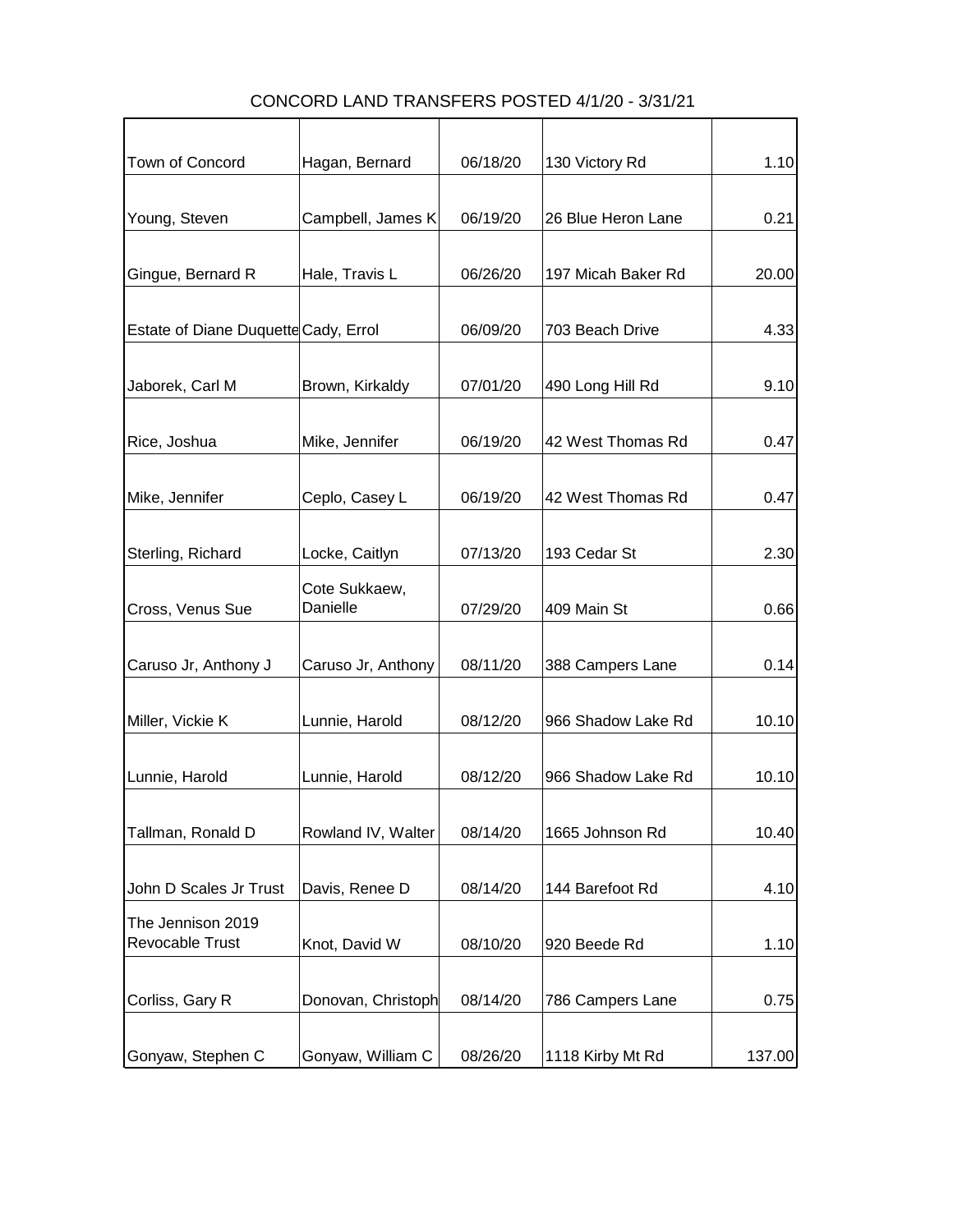| Knudson, Charles G    | Yattaw, Ken                             | 09/01/20 | 241 Long Hill Rd    | 8.11   |
|-----------------------|-----------------------------------------|----------|---------------------|--------|
| Byron, Jane E         | Jane E Byron<br><b>Revocable Trusts</b> | 09/14/20 | 2238 Oregon Rd      | 76.68  |
| Gould, Teresa M       | Patridge,<br>Constance-Joy D            | 09/11/20 | 194 Main St         | 0.49   |
| Rutledge, Garry A     | Sleeper, Jacob                          | 08/31/20 | <b>Mitchell Rd</b>  | 14.00  |
| Briggs Jr, Robert F   | Silsby, Catherine                       | 09/15/20 | 3118 Oregon Rd      | 0.68   |
| Nuzzolo Kulsic, Amy L | Prescher, Laurie A                      | 09/17/20 | 724 Oregon Rd       | 2.20   |
| Tanski, Paul S        | Smith, Alex J                           | 09/25/20 | 1000 E Concord Rd   | 10.03  |
| Riendeau, Reginald    | Cafarelli, Jason                        | 10/02/20 | Sy Lewis Mt Rd      | 109.80 |
| Wilson, Dennis        | Ojemann, James                          | 10/01/20 | Johnson Rd          | 106.10 |
| Baker, Aine           | <b>JRP Properties LLC</b>               | 10/01/20 | 263 South St        | 0.35   |
| Hamilton, Mark A      | Goss, Shawn                             | 10/02/20 | 1318 Johnson Rd     | 10.00  |
| Skinner, Eunice       | Young, David A                          | 10/09/20 | 1195 Prospect St    | 14.45  |
| Nichols, Steven H     | Leffel, Chanley F                       | 10/15/20 | 3207 Oregon Rd      | 0.40   |
| Ruszin, Robert C      | Ruszin, Ronald J                        | 10/14/20 | Johnson Rd          | 160.40 |
| Ruszin, Ronald J      | Ruszin, Robert C                        | 10/14/20 | 640 Ruszin Drive    | 52.70  |
| Ruszin, Robert C      | Hicks Jr, Forrest P                     | 10/14/20 | 640 Ruszin Drive    | 52.70  |
| Jones, Michael        | Jones, Michael                          | 10/22/20 | 3148 Shadow Lake Rd | 10.00  |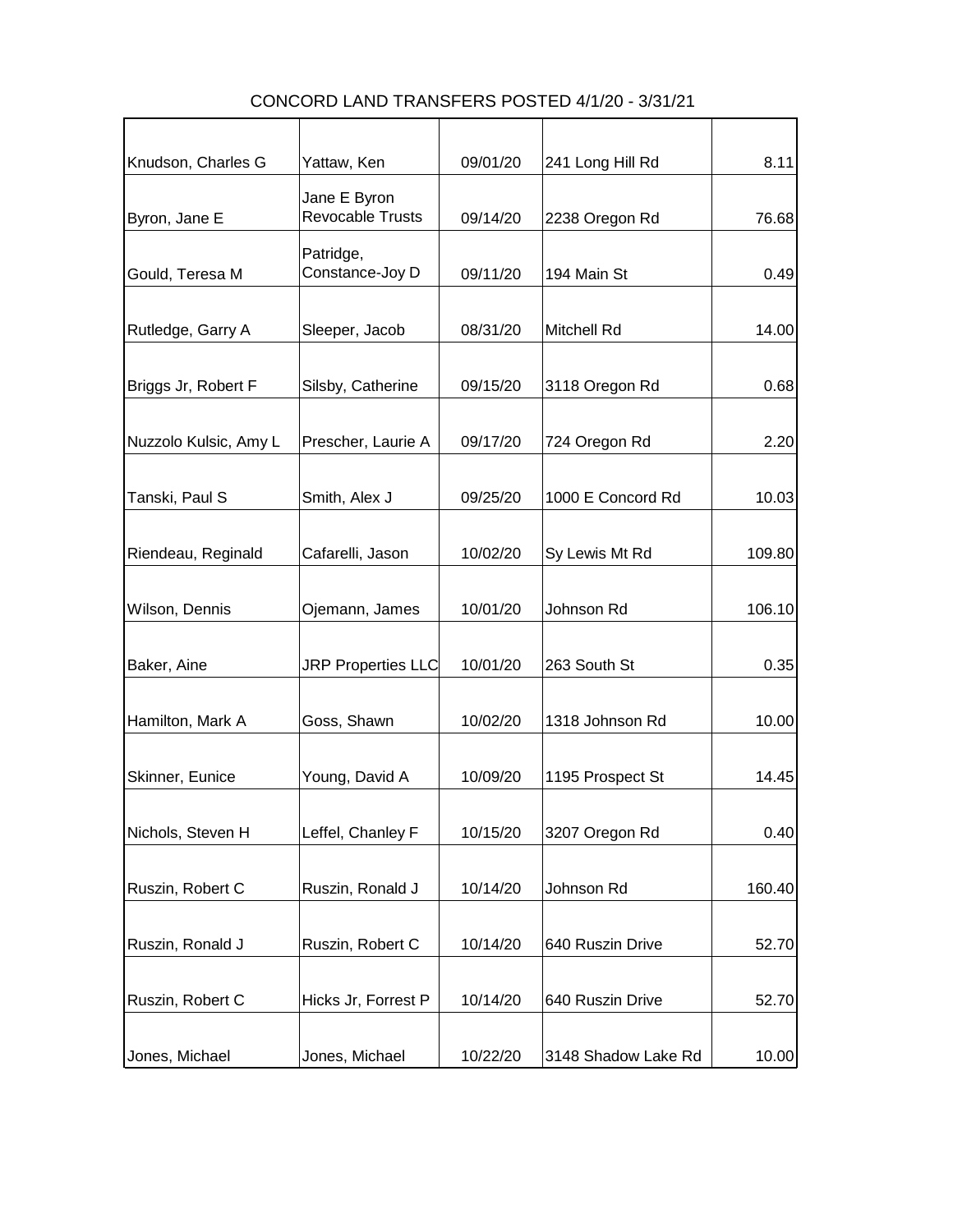| Bush, Mark R                                    | Shaw, David R                         | 10/16/20 | 54 Page Lane         | 1.80  |
|-------------------------------------------------|---------------------------------------|----------|----------------------|-------|
|                                                 |                                       |          |                      |       |
| Bona Jr, Leo                                    | Picken, Todd G                        | 10/27/20 | <b>Streeter Rd</b>   | 27.10 |
|                                                 |                                       |          |                      |       |
| Weyerstrass, Mathew A                           | Nugent, G Earl                        | 10/22/20 | 37 Stage Coach Rd    | 8.40  |
| Nugent, G Earl                                  | Weyerstrass, Christ                   | 10/28/20 | 37 Stage Coach Rd    | 8.40  |
| Estate of Robert L Rowe Ford, Christine         |                                       | 11/02/20 | 5559 Leonard Hill Rd | 33.00 |
| Chadburn, William G                             | Chadburn Family<br>Trust of 2020      | 11/03/20 | 509 Stage Coach Rd   | 21.50 |
| Chadburn, William G                             | Chadburn Family<br>Trust of 2020      | 11/03/20 | 980 Willson Rd       | 20.10 |
| Skinner, Eunice M                               | Skinner, Michael                      | 11/03/20 | Town Rd #5           | 60.00 |
| Leonard, Robert                                 | Lumnah, Alcide                        | 09/18/20 | Oregon Rd            | 0.55  |
|                                                 |                                       |          |                      |       |
| Bellivance, Braedon                             | Pickel, Lisa C                        | 11/06/20 | 2487 Leonard Hill Rd | 10.00 |
| Dobson, Adam J                                  | Vallet, Cyril                         | 11/04/20 | LeClair Rd           | 22.00 |
| Lemieux, Zebula L                               | Casey, Joshua C                       | 10/30/20 | 44 School St         | 0.54  |
| Alexander G Stamatien<br><b>Revocable Trust</b> | Gegorek, Robert J<br>The Susan Jewell | 11/13/20 | Oregon Rd            | 87.00 |
| Kalognomos, Anne Monid Richard                  | Casavant &                            | 11/16/20 | Leonard Hill Rd      | 37.00 |
| Martin, David W                                 | Prevelige, Robert J                   | 11/20/20 | 22 Martin Lane       | 17.50 |
| Leithead, Bonnie L                              | Leithead, Casey L                     | 11/30/20 | 138 Main St          | 0.50  |
| Cole, Austin R                                  | McDermott,<br>Amanda                  | 11/24/20 | 797 Cozy Nook Rd     | 10.39 |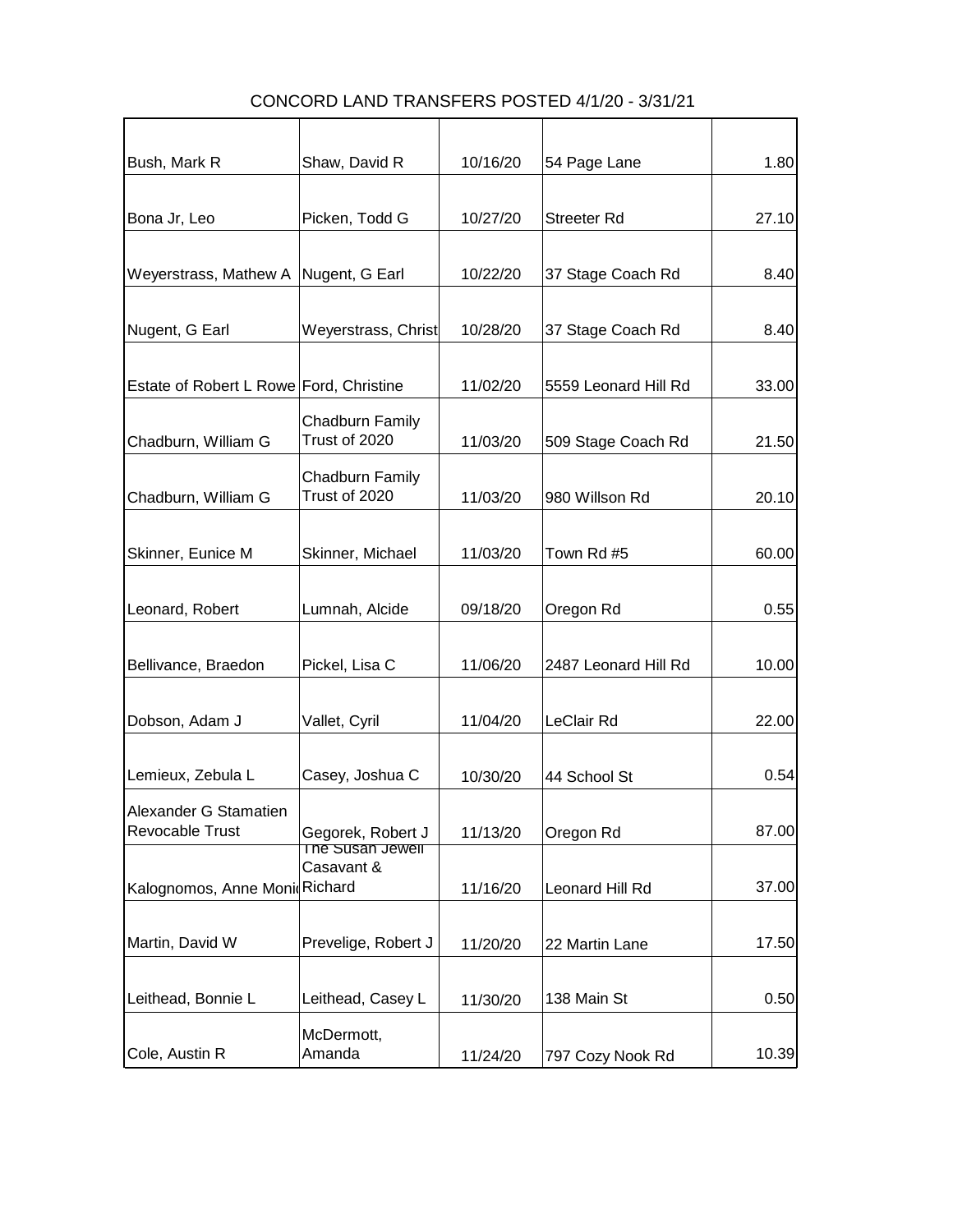| Tanski, Paul S                                  | Dermers, Joshua T                    | 12/04/20 | Oregon Rd            | 10.13  |
|-------------------------------------------------|--------------------------------------|----------|----------------------|--------|
| University of VT & State<br>Agriculture         | Estate of Robert L<br>Rowe           | 12/02/20 | 5559 Leonard Hill Rd | 0.00   |
| University of VT & State<br>Agriculture         | Estate of Robert L<br>Rowe           | 12/02/20 | 2050 Long Hill Rd    | 4.00   |
| Estate if Robert L Rowe                         | Derowski, Joseph<br>W                | 12/04/20 | 2050 Long Hill Rd    | 4.00   |
| Jaquith, Patricia                               | Hudson, Spencer K                    | 129/20   | 600 Sy Lewis Mt Rd   | 25.00  |
| Helmus, Ann                                     | Ann Helmus Living<br>Trust           | 12/12/20 | 57 Cote Farm Rd      | 135.00 |
| Lee, David                                      | <b>BP Lee Realty LLC</b>             | 12/14/20 | Concord              | 35.00  |
| Lunnie & Lunnie LLC                             | Botelho, Danny                       | 12/18/20 | 513 Miltimore Rd     | 11.00  |
| Richard, Raymond J                              | Fournier, Denis J                    | 12/18/20 | LeClair Rd           | 10.00  |
| Alexander G Stamatien<br><b>Revocable Trust</b> | Reindeau, Robert J                   | 12/18/20 | Shadow Lake Rd       | 174.00 |
| Reindeau, Robert L                              | Yanessa Jr, Frank<br>V               | 12/21/20 | Shadow Lake Rd       | 86.00  |
| The Judith E Aseta<br>Revocable Trust           | Burke, Jeffery                       | 12/31/20 | 1114 Campers Lane    | 0.49   |
| McGee, Lester                                   | Moore, Kevin C                       | 01/08/21 | 114 Main St          | 1.60   |
| Lee, Brian J                                    | <b>BP Lee Realty LLC</b>             | 01/07/21 | Woodward Rd          | 35.10  |
| John R Richards Living<br>Trust                 | Braginton-Smith,<br><b>Bradley S</b> | 01/05/21 | 2918 LeClair Rd      | 13.40  |
| Donald G Ringgard<br>Revocable Trust            | Wales, Eric                          | 12/31/20 | 1610 Campers Lane    | 0.23   |
| Rodgers, Lizabeth                               | Christman, Robert                    | 01/12/21 | 194 Glenside Lane    |        |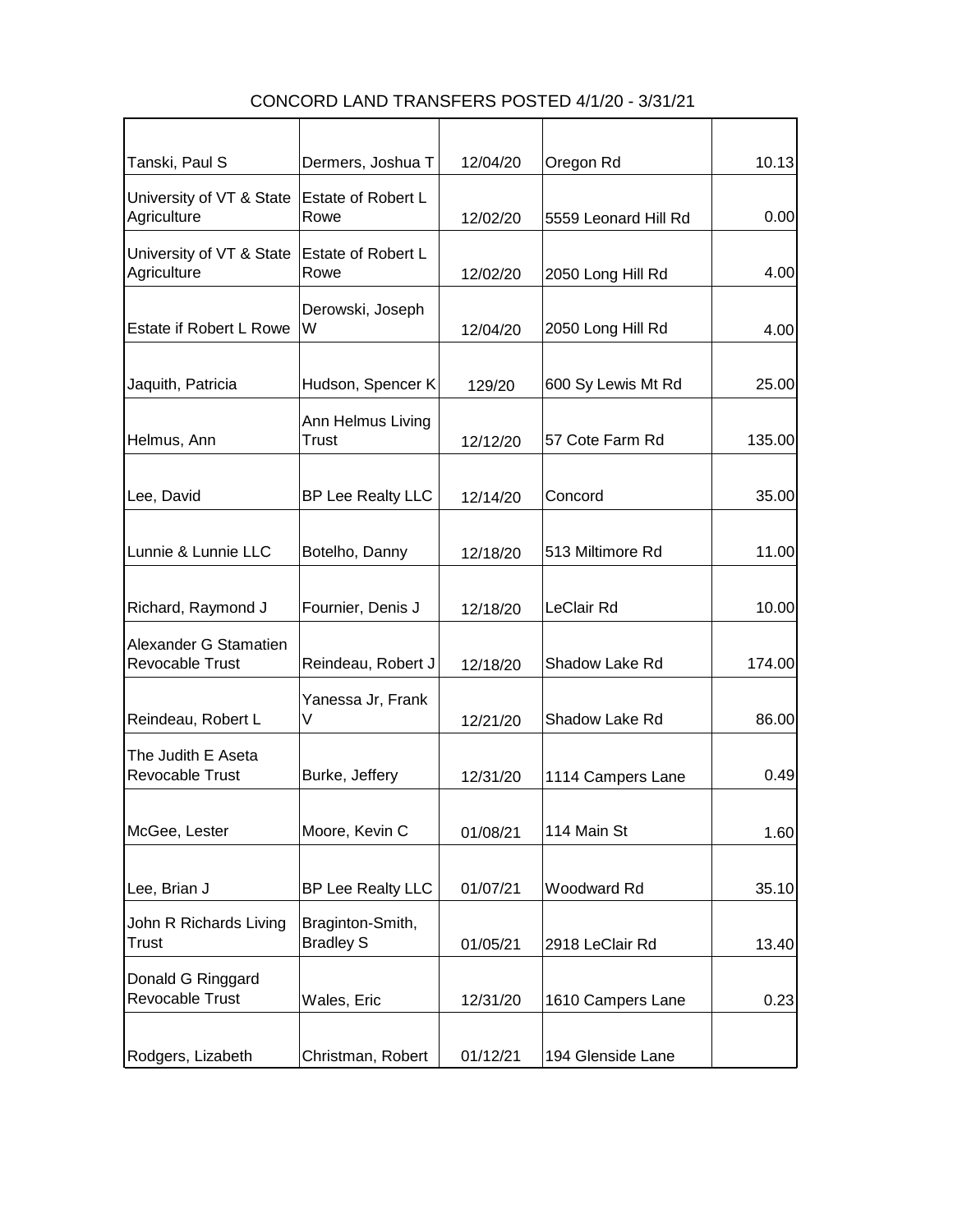| Lorain Rainey            |                                |          |                      |       |
|--------------------------|--------------------------------|----------|----------------------|-------|
| Revocable Trust          | Bona, Jay                      | 01/15/21 | 209 Sorrell Farm Rd  | 15.00 |
|                          | The Chamley<br>Family Trust of |          |                      |       |
| Chamley, Charles C       | 2021                           | 01/19/21 | 730 Campers Lane     | 0.59  |
|                          |                                |          |                      |       |
|                          |                                |          |                      |       |
| Klein, William A         | Klein, Julia M                 | 1/14/21  | 265 Micah Baker Rd   | 10.20 |
|                          |                                |          |                      |       |
| Joslin, Roger E          | Bell, Jill                     | 1/26/21  | 1448 Miles Pond Rd   | 8.26  |
|                          |                                |          |                      |       |
| Davis, Renee D           | Wyatt, Catherine               | 1/29/21  | 669 Leonard Hill Rd  | 2.90  |
|                          |                                |          |                      |       |
| 33 High St Ext LLC       | Levesque Jr, John P            | 2/11/21  | 32 High St Ext       | 0.36  |
|                          |                                |          |                      |       |
|                          |                                |          |                      |       |
| Johnson, Ralph R         | Carr, Pam                      | 2/3/21   | Town Rd #38          | 24.80 |
|                          | Evans-Tetreault,               |          |                      |       |
| Hicks Jr, Forrest P      | Kimberlee C                    | 2/10/21  | 640 Ruszin Drive     | 52.70 |
|                          |                                |          |                      |       |
| Williams, Terri L        | Chadburn, Eric                 | 2/15/21  | Willson Rd           | 36.90 |
| Joseph Patrick Slevin Jr |                                |          |                      |       |
| Estate                   | Janes, Walter                  | 2/17/21  | 2870 Leonard Hill Rd | 21.00 |
|                          |                                |          |                      |       |
|                          |                                | 2/18/21  | 2286 Cross Rd        |       |
| Harran, Timmy            | Bressette, Kevin M             |          |                      | 1.00  |
|                          |                                |          |                      |       |
| Call Sr, Robert A        | Call, Russell                  | 2/20/21  | 1323 Ladd Rd         | 25.00 |
|                          |                                |          |                      |       |
| Jaborek, Conrad          | Kline, Dorothy                 | 2/22/21  | 2323 Long Hill Rd    | 2.00  |
|                          |                                |          |                      |       |
| Swanson, Keith           | Swanson, Darryl                | 2/25/21  | Shadow Lake Rd       | 6.39  |
|                          |                                |          |                      |       |
| Swanson, Darryl          | Swanson, Darryl                | 2/25/21  | Shadow Lake Rd       | 5.19  |
|                          |                                |          |                      |       |
|                          |                                |          |                      |       |
| Johnson Pond LLC         | Deland LLC                     | 2/26/21  | <b>Victory Rd</b>    | 0.00  |
|                          |                                |          |                      |       |
| Barrett, Ronald A        | Swistak, Mark                  | 3/5/21   | 338 Campers Lane     | 0.31  |